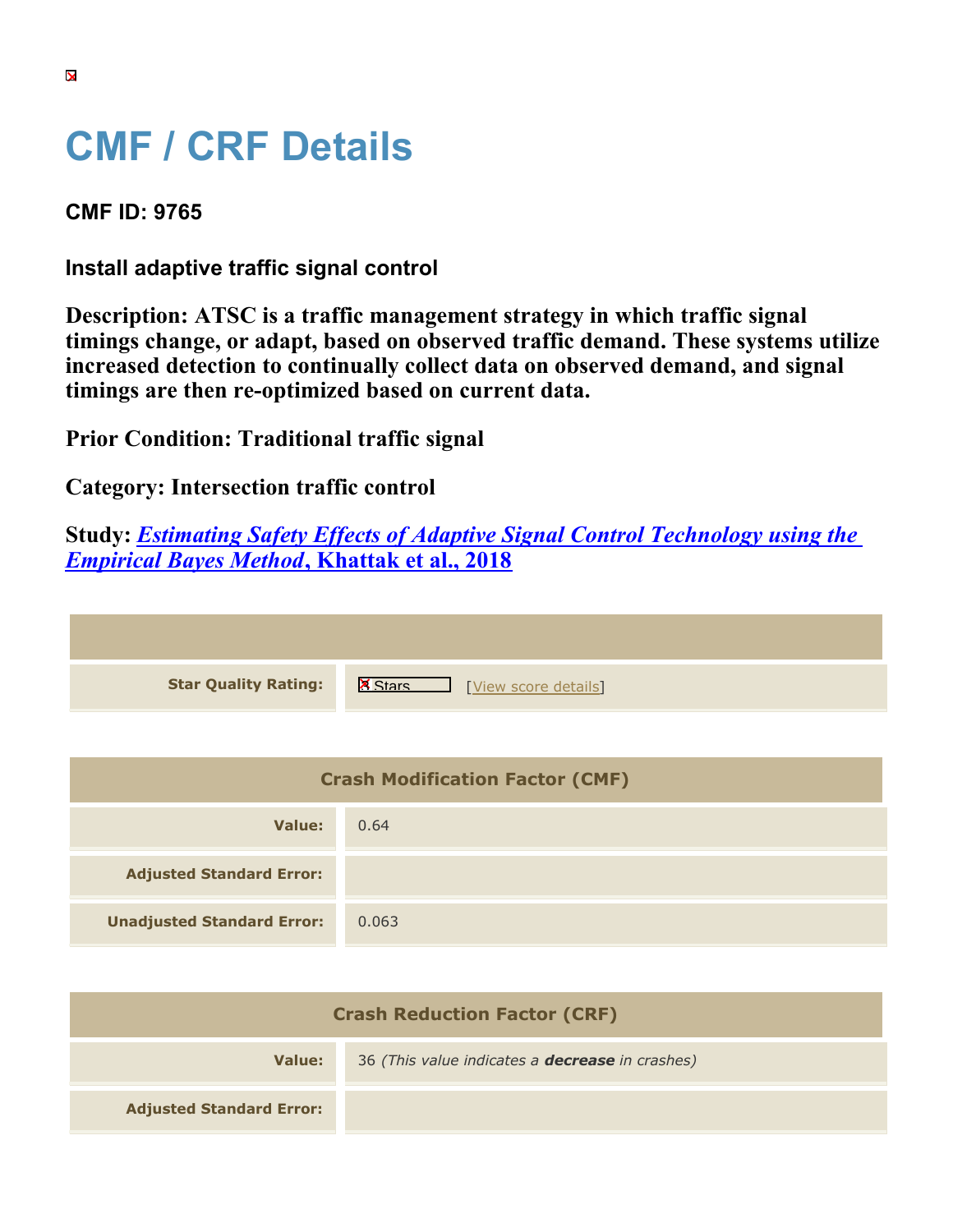| <b>Applicability</b>       |                                                                      |
|----------------------------|----------------------------------------------------------------------|
| <b>Crash Type:</b>         | Multiple vehicle                                                     |
| <b>Crash Severity:</b>     | K (fatal), A (serious injury), B (minor injury), C (possible injury) |
| <b>Roadway Types:</b>      | Not specified                                                        |
| <b>Number of Lanes:</b>    |                                                                      |
| <b>Road Division Type:</b> |                                                                      |
| <b>Speed Limit:</b>        |                                                                      |
| <b>Area Type:</b>          | Urban and suburban                                                   |
| <b>Traffic Volume:</b>     |                                                                      |
| <b>Time of Day:</b>        | All                                                                  |

## *If countermeasure is intersection-based*

| <b>Intersection Type:</b>         | Roadway/roadway (not interchange related)         |
|-----------------------------------|---------------------------------------------------|
| <b>Intersection Geometry:</b>     | $3$ -leg, 4-leg                                   |
| <b>Traffic Control:</b>           | Signalized                                        |
| <b>Major Road Traffic Volume:</b> | 3148 to 61581 Annual Average Daily Traffic (AADT) |
| <b>Minor Road Traffic Volume:</b> | 900 to 19849 Annual Average Daily Traffic (AADT)  |

| <b>Development Details</b>      |            |
|---------------------------------|------------|
| <b>Date Range of Data Used:</b> |            |
| <b>Municipality:</b>            | Pittsburgh |
| State:                          | <b>PA</b>  |